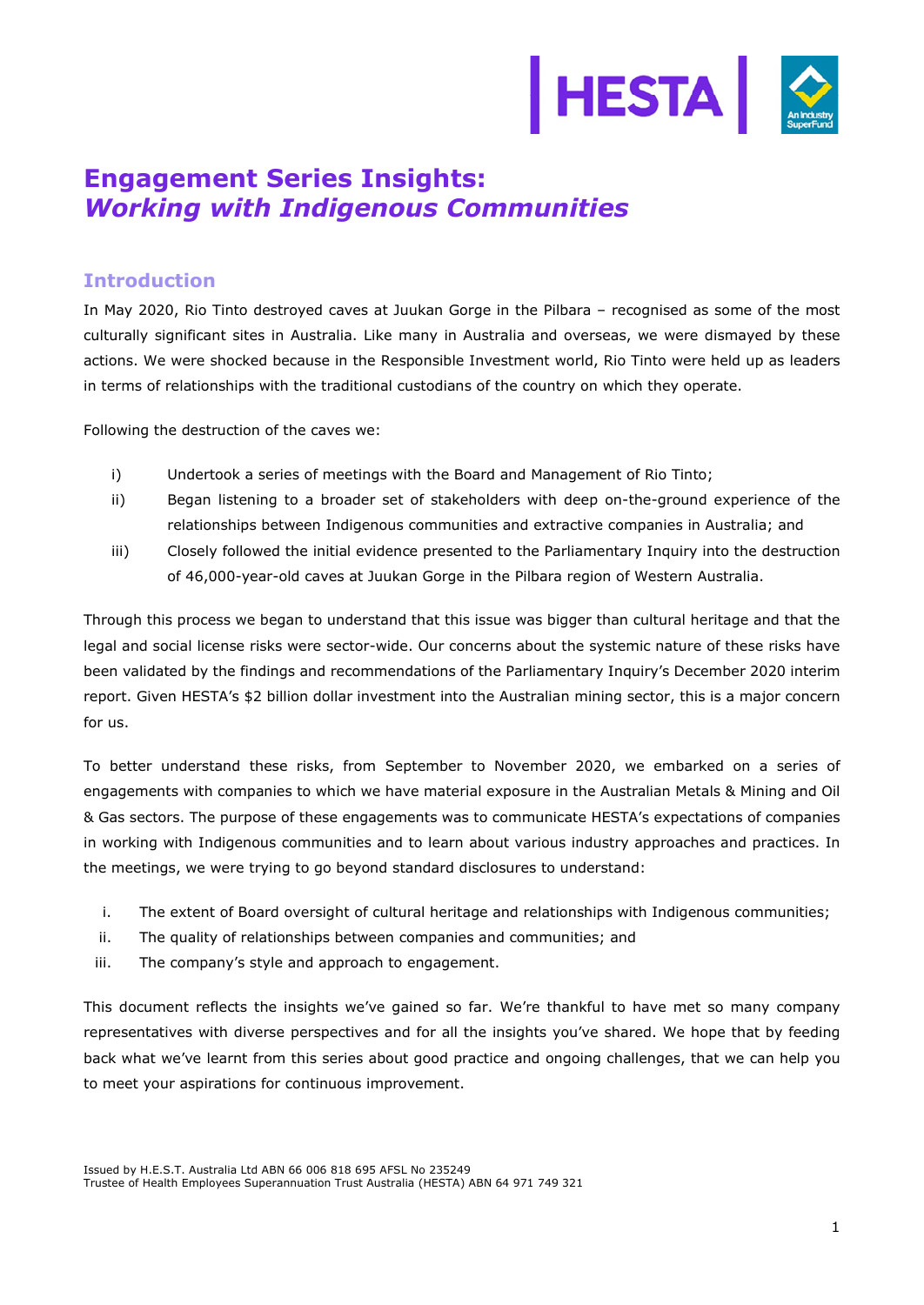# **Examples of Good Practice**

# *Board Oversight*

- Standing board agenda item: Cultural Heritage and relationships with Indigenous Communities are set as a standing board agenda item. This is in line with best practice investors expect on safety reporting and elevates the frequency of Board discussion on the topic.
- Frequent deep dives: In addition to regular reporting, the events of Juukan Gorge have prompted the Board of at least one company to take a 'deep dive' into the topic every six months.
- Presentation of internal 'post-Juukan Gorge' reviews to the full Board: In many cases, internal reviews that companies had undertaken had been presented to the Sustainability Committee (or relevant committee with oversight of the issue). We have seen at least one example where management had undertaken significant and commendable work but in a separate meeting, the Chair had been unable to articulate that work. As such, given the importance and topical nature of the subject, it would be valuable and good practice to present any work that has been done to the full Board.
- Cultural heritage management identified as an enterprise risk: Cultural heritage management clearly articulated on the company risk register at a level that gives it elevated and frequent oversight. Ability to articulate to investors how this flows through reporting.
- Joint Venture (JV) oversight:
	- Proactive and direct discussion about the topic with JV partners, especially by the non-operating partner. One company had proactively shared HESTA's communications with the operating JV partner and the Chair and CEO had undertaken conversations with their counterparts.
	- Board visits to non-operated JV sites which include opportunities to meet formally and informally with community.

# *Organisational Structure*

- Clear lines to operations: Organisational structures where responsibility for cultural heritage and relationships with Indigenous communities sits in operations (as opposed to centrally/ head office) and has a structure which mirrors that implemented for safety, i.e. the site employee with responsibility for cultural heritage and relationships held the same seniority and recognition as the person responsible for safety.
- Anthropological skills in-house: Internal anthropological skills with most of the team responsible for cultural heritage having recognised anthropological training. We also came across one example where the term 'anthropology' was in the team's title. They talked about how this acted as a significant point of interest in the company and gave a sense of academic rigour and importance to the function.

# *Benefit Sharing Approach*

- Community aspirations: The philosophy of benefit sharing is underpinned by a vision of supporting the aspirations of Indigenous communities and recognition that aspirations can evolve over time.
- Trust structures: Trust structures where the control of royalties is the sole responsibility of the community; check-ins with communities about their satisfaction with current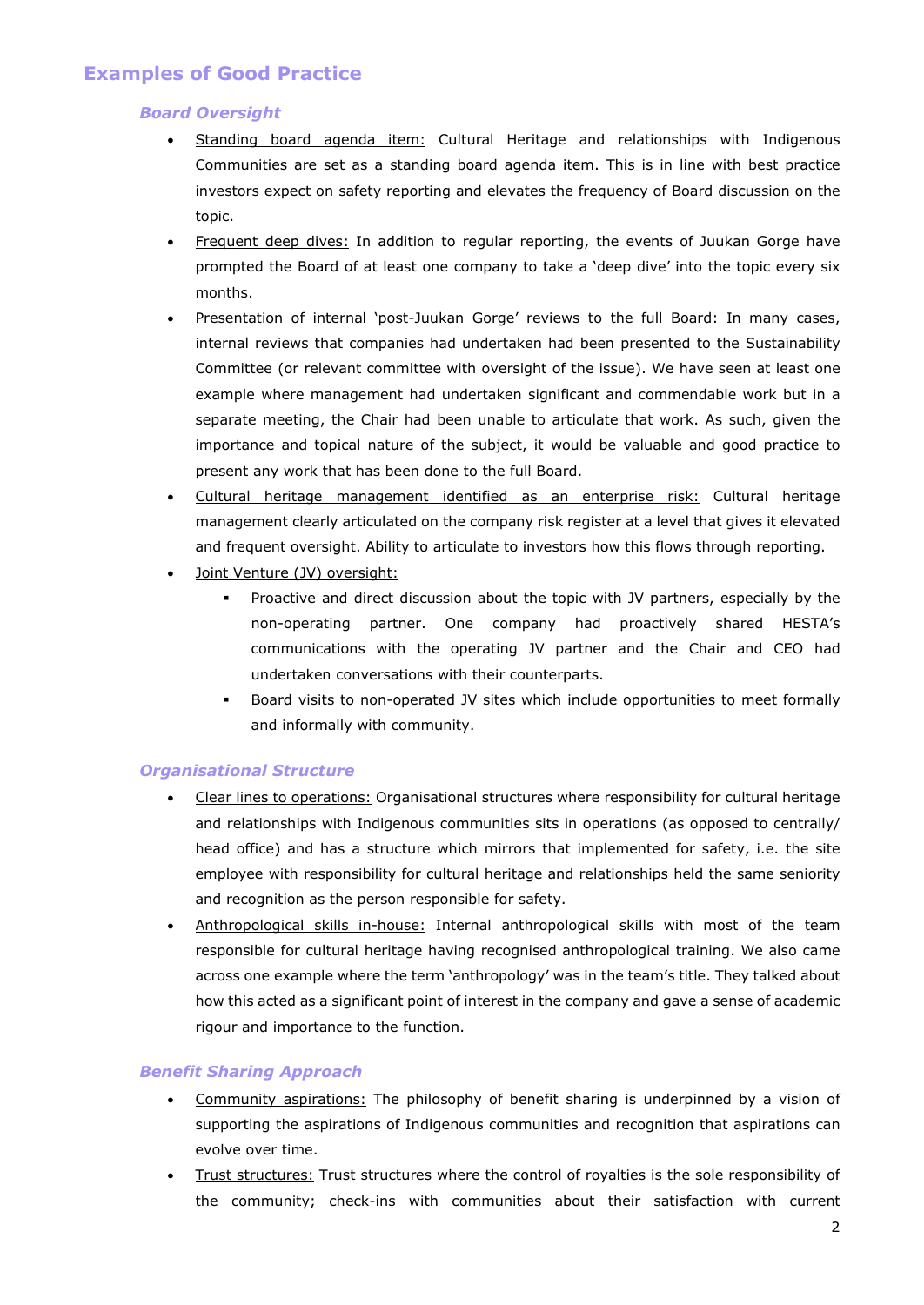arrangements at the time of agreement reviews; examples of specific structures being unwound in line with community preferences, typically where legacy structures afforded company oversight of the use of royalties.

 Circumstances of care and maintenance: Consideration of how to support a community when a mine is placed into care and maintenance mode, including retraining local members of the community, and placing them in those maintenance roles.

#### *Reviews post-Juukan Gorge*

- Undertaking a review: Recognition that the destruction of heritage at Juukan Gorge represented an opportunity for companies across the sector to formally review their approaches and to learn from the evidence presented at the Parliamentary Inquiry. Leading approaches included a wholesale review of approaches to relationships rather than focusing only on cultural heritage. In addition, we viewed favourably those companies that were open about the weaknesses they had found and were able to clearly articulate the actions they had taken/ planned to take to strengthen relationships. We note however, that many companies that undertook reviews did so early. With the wealth of information provided to the Parliamentary Inquiry in the second half of the year and publication of the Inquiry's interim report in December, we believe it would be beneficial for companies to consider any conclusions in the context of this new information.
- Inclusion of community voice in a review: Leaders who undertook an internal review post-Juukan Gorge consulted with the community as part of their review and included their views in presentations back to the Board.
- Review of Section 18s: Review of all Section 18s held but not yet actioned and consultation with community to ensure consent. This practice is in line with the Parliamentary Inquiry's interim recommendations. In one example, the company had defined Section 18's still afoot that had been granted over a certain number of years ago as 'no longer existing' to prompt renewed consultation if ground disturbance in this region was planned in the future.
- Senior leader check-in with Indigenous colleagues: Recognition of the gravity of the destruction of Juukan Gorge for Indigenous people working in the mining sector more broadly and communication by the CEO or senior leaders with those employees. We felt this reflected a positive culture of diversity and inclusion, recognition of different perspectives and open communication.

#### *Social Performance and Status of Relationship*

- Approach to relationship-building: Positioning the relationship as a partnership and examples of meetings in which the purpose of the meeting was to invest in the relationship rather than simply for approvals/outcomes.
- Transparency of standards: While many companies referred to social performance standards, few made their standards publicly available. Doing so assists investors in understanding the standard and metrics that companies are setting internally.
- Board site visits: Regular opportunities for unfiltered dialogue between senior decision makers of the company and senior decision makers in the community is good practice. While processes should be in place to ensure the right information flows through to directors, having regular meetings acts as a circuit breaker to the risk that for whatever reason, communication may have been blocked. Showing the community that senior decisionmakers are interested and invested in the relationship also reinforces mutual respect.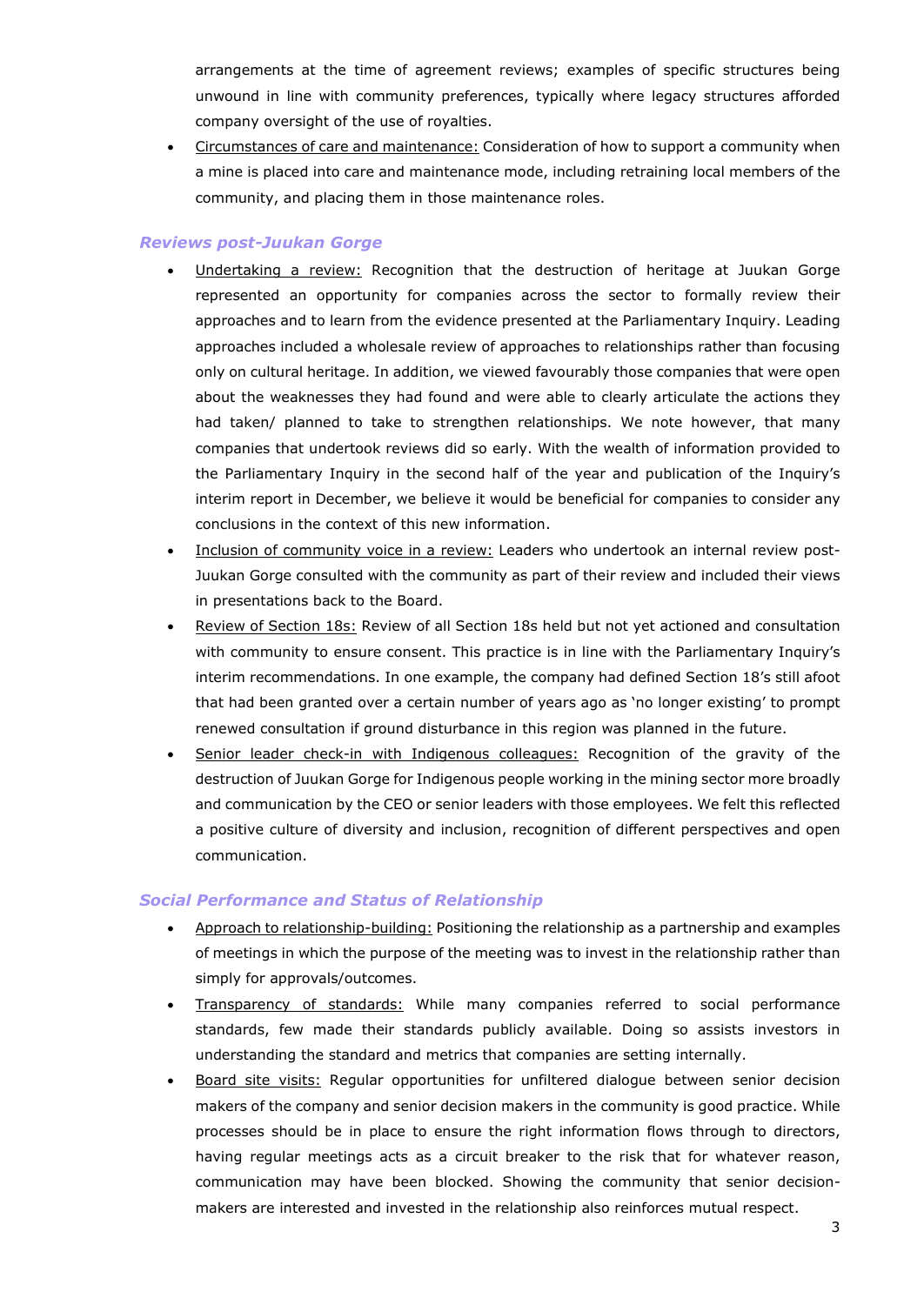• Open and honest relationships: History of elders reaching out directly to senior members in the executive to discuss issues when necessary. We noticed that this example of good practice was more common among smaller companies.

#### *Agreements and agreement-making*

- Review mechanisms: Review scope developed in partnership and provides an ability for genuine change of agreements of areas that parties do not believe are working e.g. trust structures.
- Process in the absence of Native Title: 'Goodwill' arrangements where companies had genuinely engaged and developed agreements with groups that are representatives but not yet registered native title holders. These arrangements provided clear explanation of what happens if the group or an alternate group becomes registered. These agreements go beyond management of cultural heritage by having benefit sharing arrangements in lieu of formal recognition or registration under native title.
- On 'gag' and non-disparagement clauses: We came across multiple versions of good practice in this area:
	- i) Disclose if these clauses are part of agreements.
	- ii) Public commitment to not enforce these clauses or to clarify with Traditional Owners that even if there is a perception that they can't speak out about cultural heritage issues, that they can. We note however, that in some instances we have cited 'gag clauses' that prevent Traditional Owners from speaking out on a variety of issues, not just cultural heritage. Our view is that public commitments should reiterate that Traditional Owners are free to speak out on any and all issues that may be relevant to them, not just as it relates to cultural heritage.
	- iii) Plans for removal of these types of clauses.
	- iv) Best practice in this area: We came across an example where not only were these clauses not part of agreements but the company had removed all doubt by including an affirmation of rights clause (to the effect that there was nothing in the agreement intended to cause or perceive to cause the denigration or abrogation of rights that would otherwise be afforded to the community under any state or federal statute).

# *Cultural Heritage*

- Cultural heritage training: Cultural heritage as a specific training module to reflect unique importance rather than rolling up in general cultural awareness training.
- Recognition of intangible heritage: Recognition of intangible heritage as part of cultural heritage protection, evidence of understanding the intangible heritage of Indigenous partners and ability to reflect on how intangible heritage was considered in planning processes.

# *Dispute resolution*

 Culturally appropriate dispute resolution mechanisms: Companies that were able to articulate how standard dispute resolution processes had been modified to fit unique characteristics of communities. For example, we heard about one community that signals that there is an issue that needs to be discussed by placing a branch of a specific tree across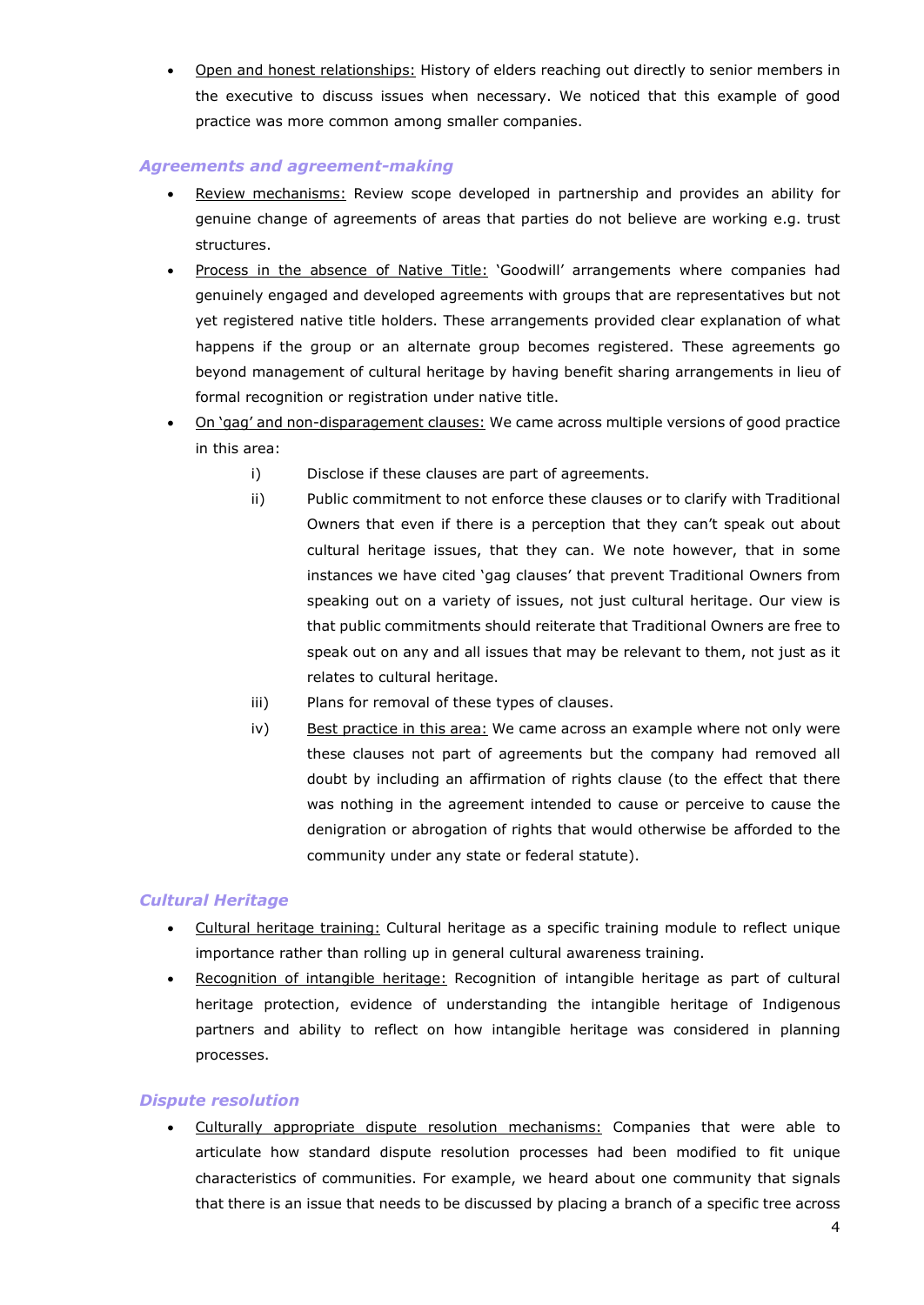a doorway/pathway. The company that works with this community has learnt about this process and recognises it as a legitimate way for the community to raise a grievance.

# **Ongoing Challenges**

While this engagement series offered many examples of good practice, there are several ongoing challenges that seem to affect many companies in the sector and investors' ability to make assessments.

- Efficacy of agreement review processes: A common answer to questions we posed about how long-dated agreements are able to evolve with community expectations was that the vast majority of agreements included standard reviews over the life of the agreement (typically every five years). However, companies often struggled to articulate how these review mechanisms had modernised their agreements. Further, we were unable to find a good answer on how practices such as the inclusion of gag clauses, which clearly no longer meet community expectations, had managed to stay part of some agreements despite multiple review periods in some cases. Our concerns of the efficacy of agreement review processes has been further heightened by our engagement with representatives of communities who have shared:
	- i) That the setting of the scope for reviews is often done by a company with little consultation with the community.
	- ii) Several areas of agreements they've attempted to update over the years, to no avail. These areas included aspects of trust structures, heritage processes, royalties, and consultation processes.

A challenge for companies is to ensure these processes are genuine and effective for both parties and then to find ways of communicating that to investors.

- Social performance metrics: Companies tended not to have clear metrics to monitor the quality of relationships, there was no equivalent to the leading and lagging indicators that have become so well developed in safety reporting. In addition, company disclosures tend not to capture the voice of the Indigenous communities with whom they work. The strength of the relationships is self-reported, unlike employee engagement reporting for example where employees are at least partly responsible for 'marking the scorecard.' In a post-Juukan Gorge era, where investors see risk when there is a mismatch between what a company says it does and what it actually does, there is a leadership mantle available for those that can find genuine, informative and creative ways of incorporating community feedback in disclosures.
- Evolution of FPIC towards FPIOC: In some of our meetings the concept of Free, Prior and Informed Consent evolving towards Free, Prior, Informed and Ongoing Consent was discussed. Typically, it was recognised that this evolution posed additional operational difficulty for mining companies but that the concept was becoming more topical; for example, the Parliamentary Inquiry's emphasis that FPIC requires an "ongoing process of review." Finding practical ways to satisfy increasing community expectations that companies obtain FPIOC is a challenge for companies and the sector more broadly but one that must be tackled in the coming years. There are also leadership opportunities available to